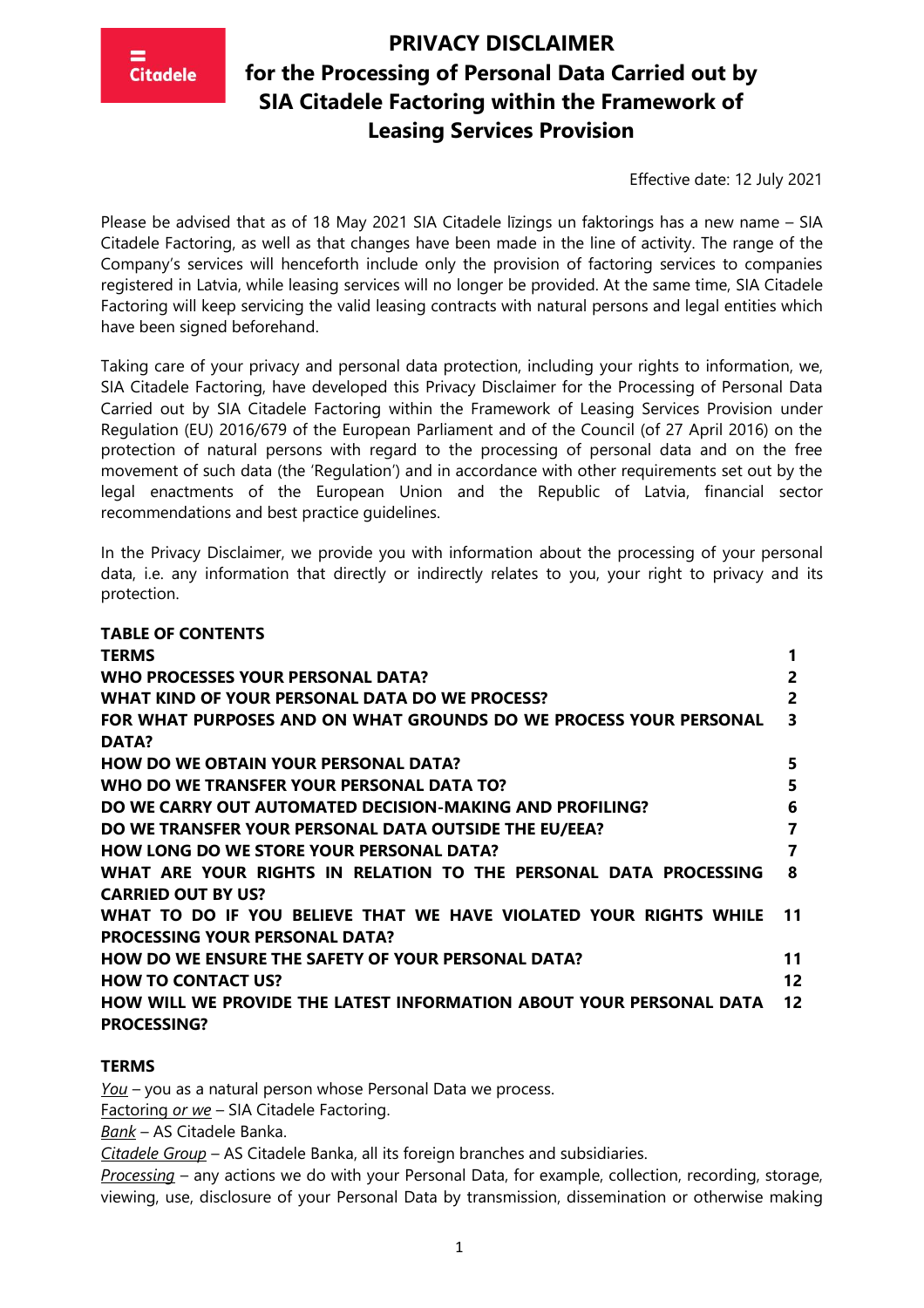### **PRIVACY DISCLAIMER**

**Citadele** 

# **for the Processing of Personal Data Carried out by SIA Citadele Factoring within the Framework of Leasing Services Provision**

available, consultation, erasure or destruction, and otherwise.

*Privacy Disclaimer* – this Privacy Disclaimer for the Processing of Personal Data Carried out by SIA Citadele Factoring to provide leasing services.

*Personal Data* – any information that relates or may be related to you, for example, your first name, surname, personal number, address, telephone number, email address, economic and other activity typical of you.

*Consent* – any your confirmation given freely and knowingly by which you consent to the Processing of your Personal Data for the specific purpose.

*Profiling* – use of your Personal Data to evaluate certain personal aspects relating to you, in particular to analyse or predict aspects concerning your economic situation, personal preferences, interests, reliability, behaviour, location.

*Data State Inspectorate* – the institution monitoring compliance with the Regulation in the Republic of Latvia.

#### **WHO PROCESSES YOUR PERSONAL DATA?**

Your Personal Data controller is SIA Citadele Factoring, unified registration No. 50003760921, legal address: 2A Republikas Laukums, Riga, Latvia, LV-1010, telephone 67778777, email: lizings@citadele.lv.

#### **WHAT KIND OF YOUR PERSONAL DATA DO WE PROCESS?**

For the purposes specified in the Privacy Disclaimer and within the scope of the intended purposes, we process your Personal Data sets (categories) as follows:

| <b>Personal Data set</b>       | <b>Description</b>                                                       |
|--------------------------------|--------------------------------------------------------------------------|
| (category)                     |                                                                          |
| <b>Your identification</b>     | First name, surname, personal identity number, date of birth,            |
| data                           | information specified in your identification document (passport or ID    |
|                                | card).                                                                   |
| <b>Your contact</b>            | Information to contact you, residential address, correspondence          |
| information                    | address, telephone number, email address.                                |
| <b>Your financial</b>          | Your bank account number, cash flow, i.e. incoming and outgoing          |
| information                    | payments and information included therein, transaction history, loan     |
|                                | obligations and other obligations; personal and real property owned      |
|                                | by you.                                                                  |
| <b>Information relating to</b> | Your country of birth, residence, taxpayer number, nationality, place of |
| your tax residence             | tax residence.                                                           |
| <b>Information relating to</b> | Information about your education, family status and family members.      |
| your education and             |                                                                          |
| family                         |                                                                          |
| Information relating to        | Your place of work, profession, position, occupation, trade union        |
| your professional              | membership, length of service.                                           |
| activity                       |                                                                          |
| <b>Information relating to</b> | Information obtained through performing enhanced due diligence on        |
| enhanced due                   | you as the client - about your counterparties and business activity,     |
| diligence performed            | cash flow, reliable information publicly available in social networks,   |
| on you as Factoring's          | information obtained in screenings against sanction lists, PEP status.   |
| client                         |                                                                          |
| <b>Information relating to</b> | Information about the products and services we provide to you,           |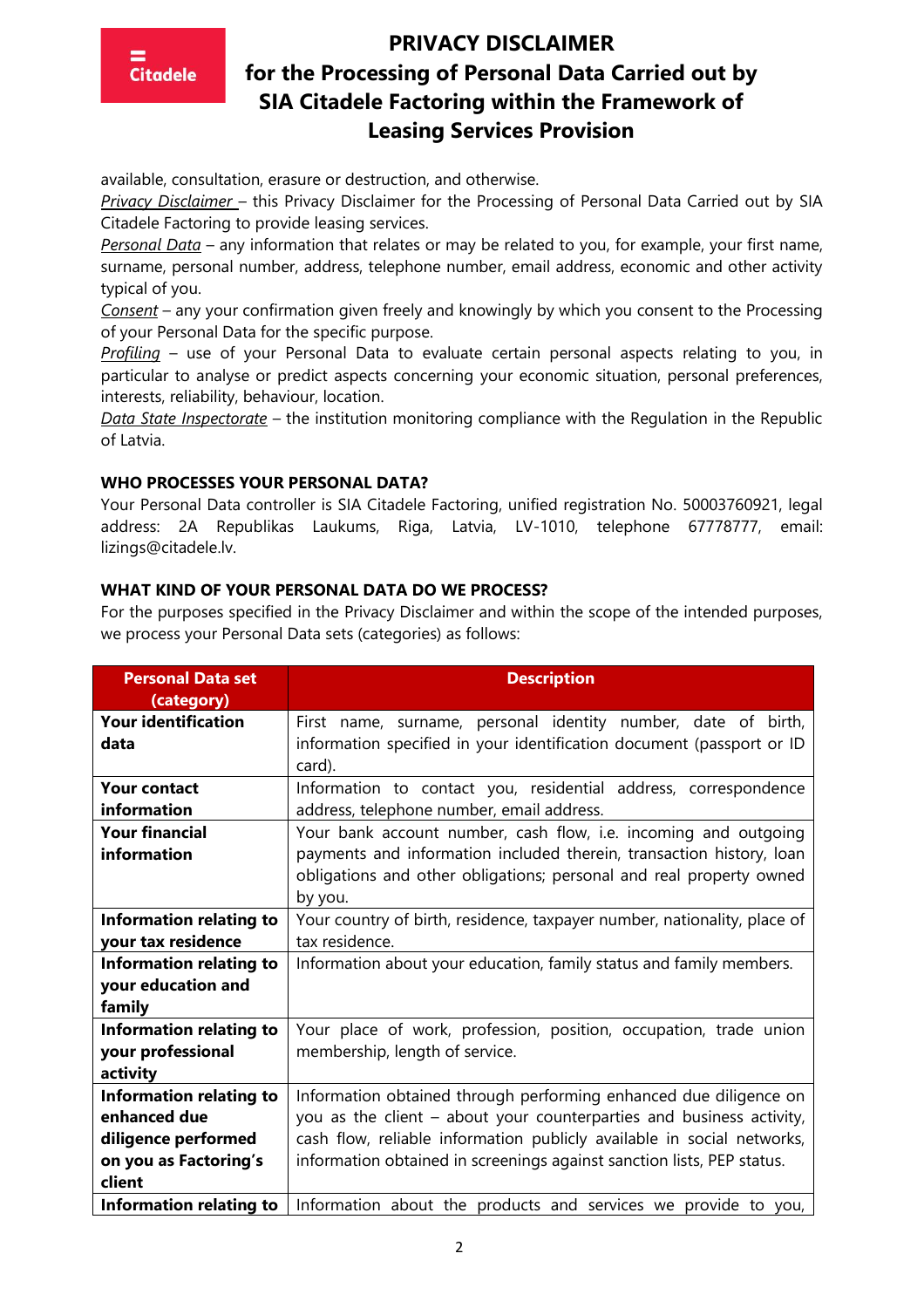| your contractual               | interests, information about the fulfilment or non-fulfilment of       |
|--------------------------------|------------------------------------------------------------------------|
| obligations with               | contractual obligations, active or inactive obligations, submitted     |
| <b>Factoring</b>               | requests, claims, complaints.                                          |
| <b>Information obtained</b>    | Information<br>obtained<br>from your letters, emails, telephone        |
| through                        | conversations (with/without audio recording) when you contact          |
| communication with             | Factoring as well as information about the devices and technology      |
| <b>Factoring</b>               | used by you for communication.                                         |
| <b>Information relating to</b> | Information we obtain from publicly available registers in the context |
| you obtained from              | of provision of services and customer due diligence (hereinafter -     |
| different public               | CDD), for example, Population Register, Bank of Latvia's Credit        |
| registers                      | Register, credit bureaus and debt history databases.                   |
| <b>Information available</b>   | Information about you stored in physical and electronic documents.     |
| in the documents               |                                                                        |
| <b>Your special category</b>   | Legal enactments provide for the special category Personal Data types  |
| personal data                  | which we will process if allowed by legal enactments. These are the    |
|                                | special category Personal Data disclosing:                             |
|                                | racial or ethnic origin;                                               |
|                                | religious or philosophic beliefs;                                      |
|                                | political opinions;                                                    |
|                                | genetic, biometric data;                                               |
|                                | health state data;                                                     |
|                                | data relating to criminal convictions and offences.                    |

### **FOR WHAT PURPOSES AND ON WHAT GROUNDS DO WE PROCESS YOUR PERSONAL DATA?**

Before we start processing your Personal Data, the first thing we do is evaluate the purposes for which it will be necessary to process your Personal Data. Processing of your Personal Data is legitimate if we do it based on at least one of the following grounds, i.e. we process your Personal Data:

- **to perform a contract** in order to provide the respective service to you, or
- **to fulfil Factoring's obligations specified by law**, or
- **based on your consent**, or
- **to implement the legitimate interests of Factoring or a third party** in order to provide to you the service specified in the contract, ensure the legitimate interests of Factoring or third parties arising from legal enactments assessing whether Factoring's interests to process your Personal Data are proportionate to your right to privacy.

| For what purposes<br>do we process your<br><b>Personal Data?</b> | On what grounds do we process your Personal Data?                       |
|------------------------------------------------------------------|-------------------------------------------------------------------------|
| To provide our                                                   | Within the framework of <b>performing a contract</b>                    |
| services                                                         | to provide the respective financial services to you - leasing services, |
|                                                                  | to contact you and inform about any changes in our services;            |
|                                                                  | to contact you within the framework of performance of a contract        |
|                                                                  | of quarantee;                                                           |
|                                                                  | to get commissions and other payments.                                  |
|                                                                  | For Factoring to implement its legitimate interests                     |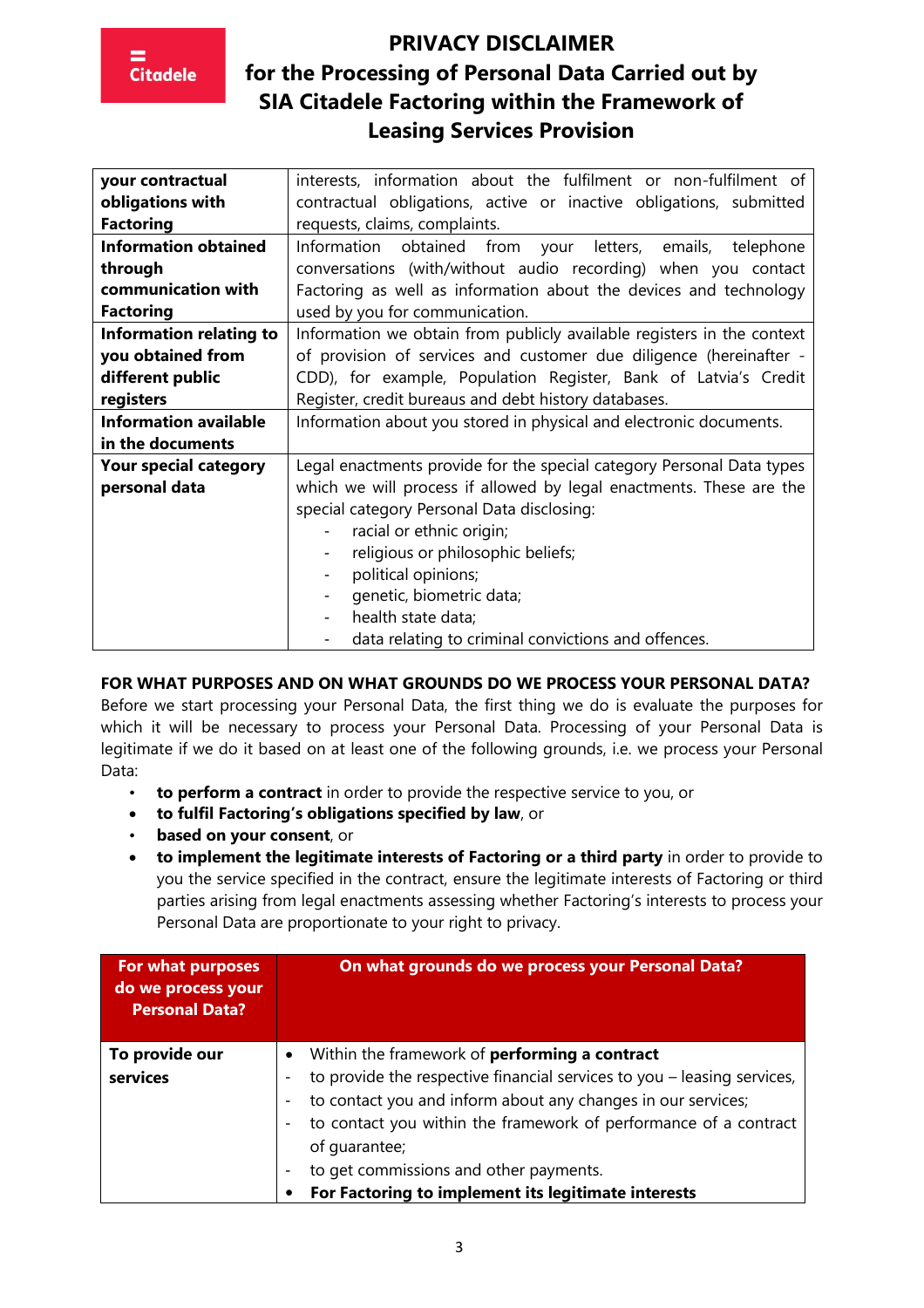

|                   | to inform you about changes in the Processing of your Personal                                                                  |
|-------------------|---------------------------------------------------------------------------------------------------------------------------------|
|                   | Data;                                                                                                                           |
|                   | to process the requests and complaints received from you;                                                                       |
|                   | to verify your identity and perform CDD on you within the                                                                       |
|                   | framework of AML/CTFP, including perform CDD on you as a client,                                                                |
|                   | client's representative or guarantor which includes identification of                                                           |
|                   | the origin of funds, screening against sanction lists, publicly                                                                 |
|                   | available registers in accordance with the procedure established by                                                             |
|                   | legal enactments, identification of the beneficial owner and PEP                                                                |
|                   | status, to provide information to the supervisory authorities and                                                               |
|                   |                                                                                                                                 |
|                   | investigative authorities in the cases provided by legal enactments,                                                            |
|                   | ensure the maintenance of registers;                                                                                            |
|                   | to provide information about your loan obligations or your                                                                      |
|                   | obligations as a guarantor and fulfilment thereof to the Bank of                                                                |
|                   | Latvia's Credit Register;                                                                                                       |
|                   | within the framework of AML/CTPF, to check information relating                                                                 |
|                   | to you in publicly available reliable information sources;                                                                      |
|                   | to execute the requests of state/investigation and other law                                                                    |
|                   | enforcement agencies, sworn bailiffs and other state institutions                                                               |
|                   | and officials specified in laws.                                                                                                |
|                   | To implement the legitimate interests of Factoring or a third                                                                   |
|                   | party                                                                                                                           |
|                   | to ensure the supervision of contract performance and loan                                                                      |
|                   | repayment;                                                                                                                      |
|                   | to check information relating to you as a company representative in                                                             |
|                   | public databases, for example, the right of representation in the                                                               |
|                   | database of the Register of Enterprises;                                                                                        |
|                   | to check information relating to you in public credit history                                                                   |
|                   | databases.                                                                                                                      |
| To assess and     | For the performance of legal obligations<br>$\bullet$                                                                           |
| prevent risks in  | to ensure management of Factoring's risks;<br>$\blacksquare$                                                                    |
| transactions with | to exchange information relating to your loan (contractual)<br>obligations and fulfilment thereof through credit information    |
| clients           | offices;                                                                                                                        |
|                   | to ensure assessment of your creditworthiness/to<br>ensure                                                                      |
|                   | assessment of a pledged asset in case of additional lending.                                                                    |
|                   | Within the framework of contract performance<br>$\bullet$                                                                       |
|                   | to ensure the assessment of your ability as a quarantor to meet                                                                 |
|                   | borrower obligations in case of additional lending or by taking                                                                 |
|                   |                                                                                                                                 |
|                   | credit risk management measures.                                                                                                |
|                   | to implement the legitimate interests of Factoring or a third                                                                   |
|                   | party                                                                                                                           |
|                   | within the framework of fraud prevention related to the use of<br>services or prevention of the abuse of our services, to check |
|                   | information relating to you in publicly available registers and                                                                 |
|                   | publicly available reliable information sources.                                                                                |
|                   |                                                                                                                                 |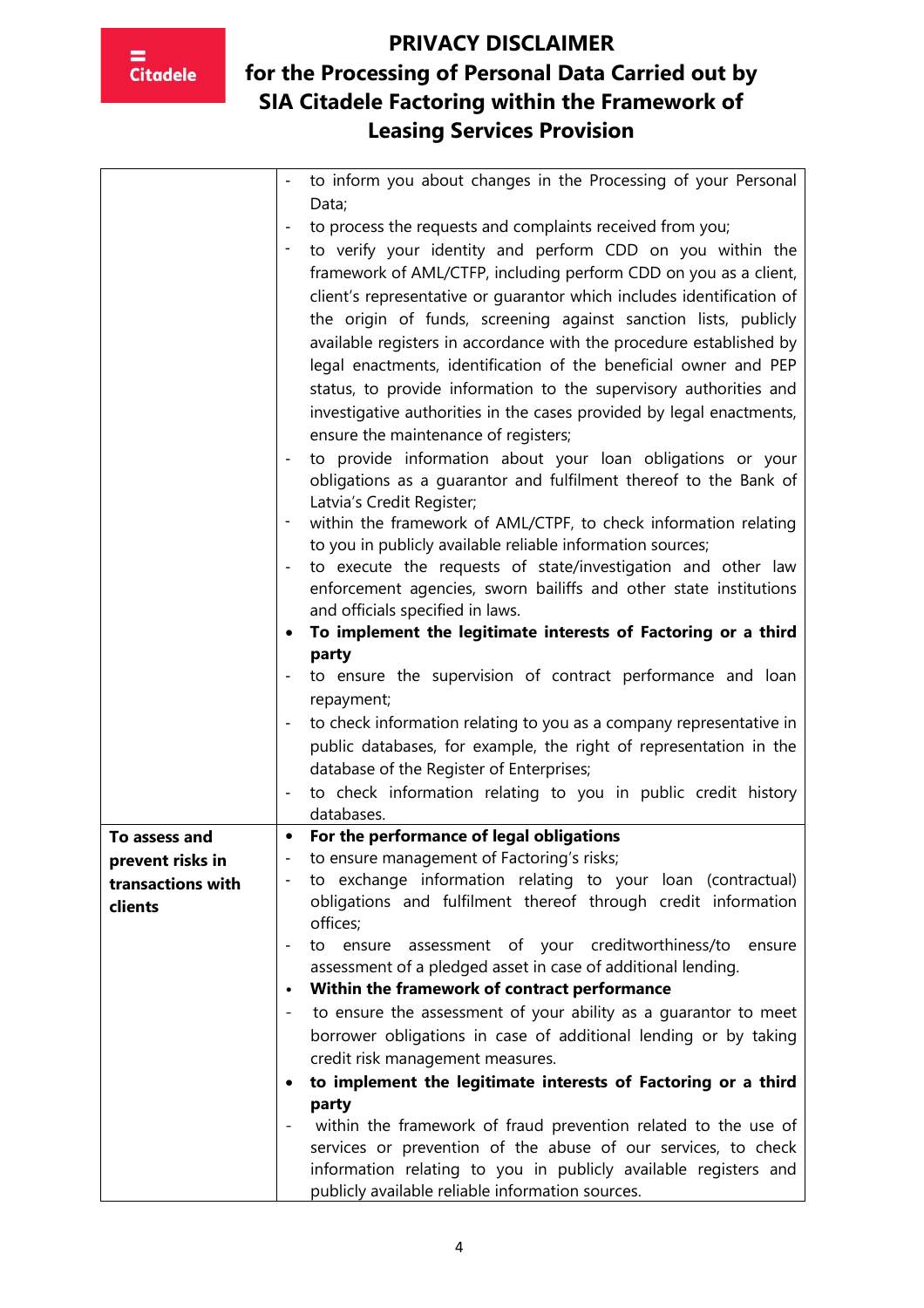# **Citadele**

# **PRIVACY DISCLAIMER for the Processing of Personal Data Carried out by SIA Citadele Factoring within the Framework of Leasing Services Provision**

| To implement client   |                          | On grounds of your consent                                           |
|-----------------------|--------------------------|----------------------------------------------------------------------|
| acquisition           |                          | to provide personalised offers and give other notifications to you;  |
| marketing activities* |                          | to provide you with personal credit limit offers.                    |
|                       | $\bullet$                | For Factoring to implement its legitimate interests                  |
|                       |                          | to provide the company you represent with the most up-to-date        |
|                       |                          | information on the services provided by Citadele Group to legal      |
|                       |                          | entities, identify potential clients and client groups, evaluate and |
|                       |                          | research them, i.e. analyse and predict their personal preferences,  |
|                       |                          | interests, behaviour, reliability, attitude.                         |
| To carry out          | $\bullet$                | For the performance of legal obligations                             |
| business and          |                          | to ensure auditing and auditing revision, corporate management.      |
| administrative        |                          | To implement the legitimate interests of Factoring or a third        |
| activities            |                          | party                                                                |
|                       |                          | in defending our rights, if you (or the company you represent) have  |
|                       |                          | failed to fulfil your contractual obligations, we will ensure the    |
|                       |                          | recovery of debts and enforcement actions, litigation;               |
|                       |                          | with the help of audio recordings, to ensure and improve the         |
|                       |                          | quality of service provision, provide evidence of transactions and   |
|                       |                          | communication with you;                                              |
|                       | $\overline{\phantom{a}}$ | to test new products;                                                |
|                       |                          | to summarise statistics.                                             |

*\* Client acquisition marketing activities in relation to you as a natural person are implemented at the Citadele Group level given that your rights are exercised under the [Privacy Disclaimer for Processing of](https://www.citadele.lv/en/support/personal-data/terms/)  [Personal Data for Receipt of](https://www.citadele.lv/en/support/personal-data/terms/) Notifications and Offers available on the Bank's website at [www.citadele.lv.](http://www.citadele.lv/)*

### **HOW DO WE OBTAIN YOUR PERSONAL DATA?**

We obtain your Personal Data:

- when you provide them to us:
- when you contact us by mail, email, over the phone, using chats or in person at our client service centres;
- when providing different additional information at our request.
- when you use our products and services:
- providing information on payments.
- when they are provided to us by third parties:
- Citadele Group companies;
- database maintenance companies, registers specified in legal enactments;
- state institutions and law enforcement agencies and officials thereof;
- persons in relation to contracts and transactions which these persons have concluded with Factoring.

#### **WHO DO WE TRANSFER YOUR PERSONAL DATA TO?**

We transfer your Personal Data to:

- **Citadele Group companies**;
- **our counterparties (processors or separate controllers)** related to the provision of our products and services and which we have thoroughly assessed prior to cooperation. For example, to send correspondence, recover debts, implement marketing activities sending different offers and other notifications to you or the company you represent; implement our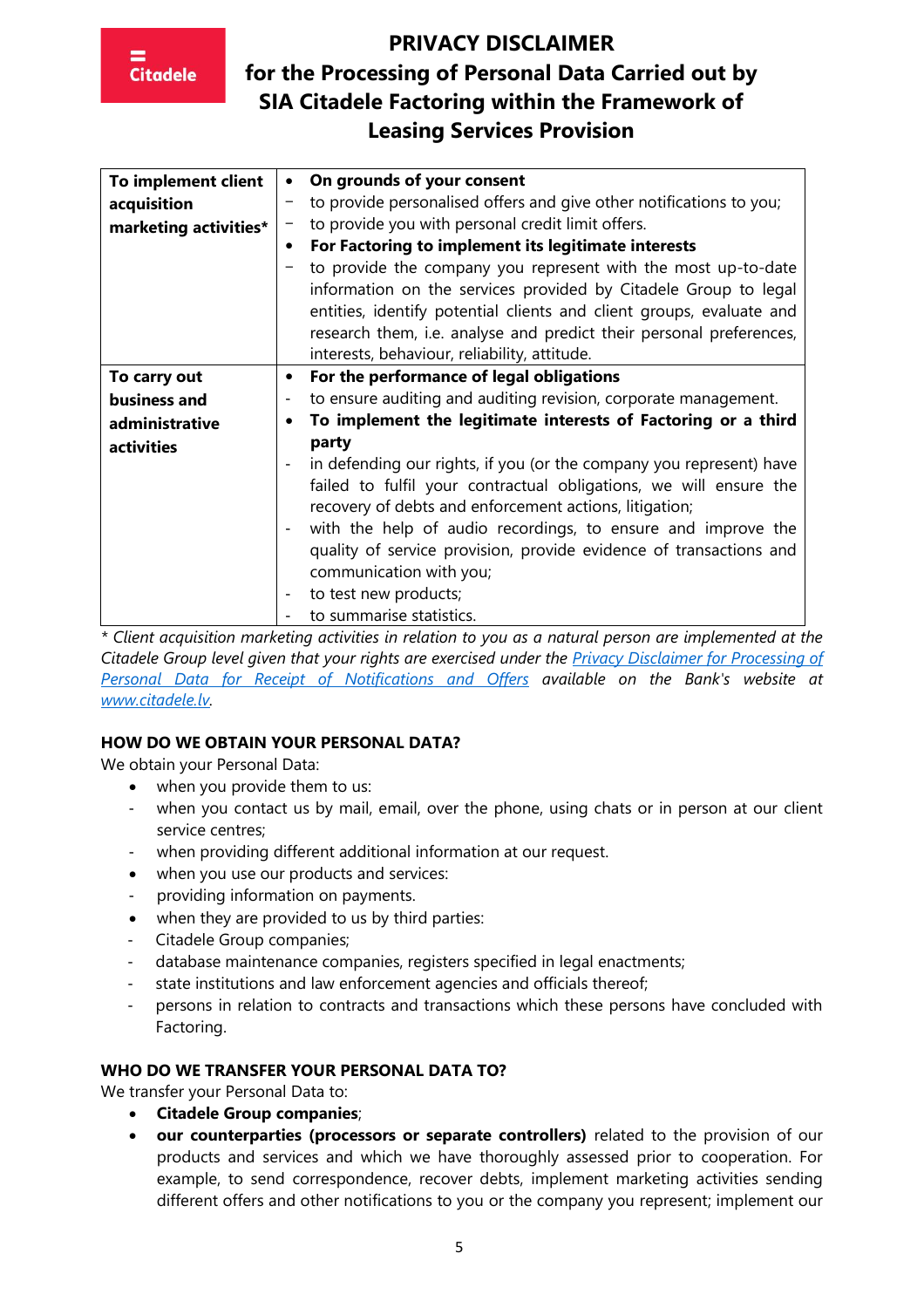

### **PRIVACY DISCLAIMER**

### **for the Processing of Personal Data Carried out by SIA Citadele Factoring within the Framework of Leasing Services Provision**

client acquisition marketing activities (including sales promotions, lotteries, drawings, contests), conduct client satisfaction researches; develop, maintain and service information systems; develop and/or maintain mobile applications;

- **other credit institutions and financial institutions, insurance service providers and financial service agents, third parties** involved in the execution of transactions;
- **supervisory authorities** (Consumer Rights Protection Centre, Data State Inspectorate, State Revenue Service and other institutions) based on written requests or obligations binding upon Factoring under legal enactments;
- **in the specific cases to execute requests – to the competent state institutions**, for example, Financial Intelligence Unit, court, investigative authorities, the Prosecutor's Office, the bodies performing operational activities, Corruption Prevention and Combating Bureau, State Treasury, State Audit Office, State Revenue Service, Orphan's and Custody Courts, the Bank of Latvia and other statutory persons, for example, sworn bailiffs, notaries, insolvency administrators;
- **companies maintaining the databases created under legal enactments** (the Bank of Latvia's Credit Register, credit bureaus, Register of Enterprises, Office of Citizenship and Migration Affairs, etc.);
- **in the cases specified in legal enactments**  to state/law enforcement agencies, investigative authorities, courts, sworn bailiffs, sworn notaries;
- **participants of the European and international payment systems and their related parties;**
- **rating agencies;**
- **Factoring's audit companies, legal service providers, translators.**

Within the framework of your Personal Data Processing, access to your Personal Data will be granted only to the employees authorised by us and our counterparties who need it to perform their work duties and who process your Personal Data only for the Personal Data processing purposes and on the grounds specified in this Privacy Disclaimer in compliance with the technical and organisational requirements for the processing of Personal Data specified in the data protection legal enactments as well as in Factoring's internal legal enactments.

#### **DO WE CARRY OUT AUTOMATED DECISION-MAKING AND PROFILING?**

To provide services to you as the existing Factoring's client, we can make automated individual decisions relating to you. Within the framework of such automated individual decision-making, Profiling can be carried out in the form of Processing of your Personal Data in order to evaluate and predict your financial situation, reliability, and behaviour. We make automated individual decisions, including carry out Profiling, in connection with the assessment of your creditworthiness within the framework of credit risk management.

You have the right not to rely on the automated decision made by Factoring's system and contact us to express your opinion and receive an explanation from Factoring regarding the automated decision made, as well as to request a review of the automated decision by involving our employees in the decision-making.

If you are a guarantor, we make automated individual decisions, including carry out Profiling, in connection with the assessment of your creditworthiness, to automatically predict by analysing the various types of information available to us your ability to fulfill borrower's obligations. You have the right not to rely on the automated decision made by Factoring's system and contact us to express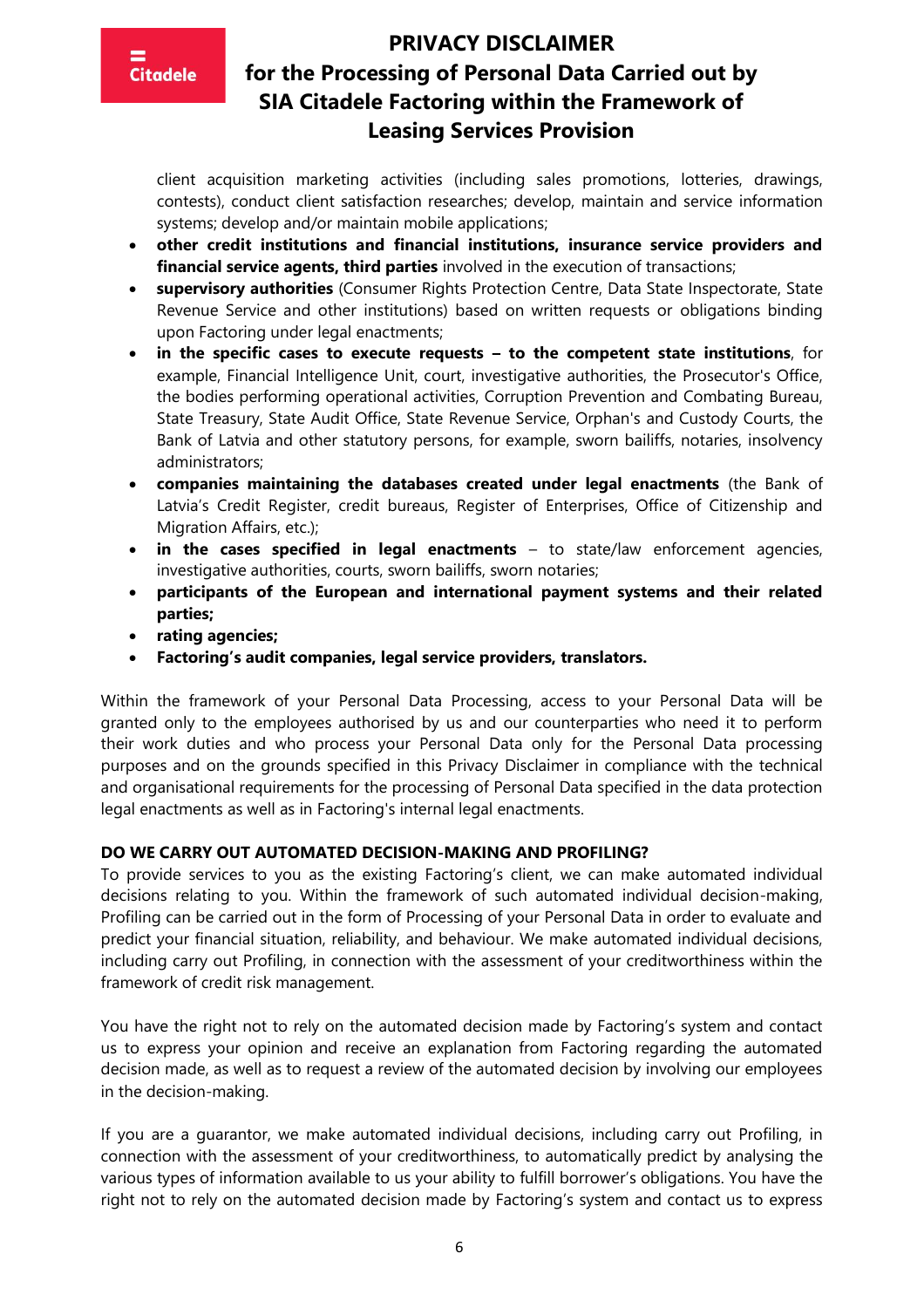your opinion and receive an explanation from Factoring regarding the automated decision made, as well as to request a review of the automated decision by involving our employees in the decisionmaking.

For information: *The procedure for preparing personal credit limit offers, including profiling and making automated individual decisions, is described in the [Privacy Disclaimer for Processing of](https://www.citadele.lv/en/support/personal-data/terms/)  [Personal Data for Receipt of Notifications and Offers](https://www.citadele.lv/en/support/personal-data/terms/) available on the Bank's website at [www.citadele.lv.](http://www.citadele.lv/)*

#### **DO WE TRANSFER YOUR PERSONAL DATA OUTSIDE THE EU/EEA?**

We ensure that your Personal Data are stored in the territory of the European Union and the European Economic Area.

Given the global nature of financial services and technological solutions and to process your Personal Data for the purposes specified in the Privacy Disclaimer, for the provision of individual services your Personal Data may be transferred for Processing to the Personal Data receivers located outside the European Union and the European Economic Area, for example, if their services are provided by a counterparty (processor, separate controller, joint controller). Any such international transfer of Personal Data is done in compliance with the requirements of the Regulation, and in such cases we will ensure the procedures provided for by the legal enactments for securing the level of Personal Data Processing and protection which is equivalent to that specified in the Regulation.

When transferring your Personal Data outside the EU and the EEA, we will observe at least one of the below conditions:

- transfer to a country recognised by the European Commission as a country providing the appropriate Personal Data protection level; if the European Commission has decided that the territory of a particular country or separate sectors or the respective international organisation provides an adequate level of protection for your Personal Data. You may obtain general information about the decisions taken by the European Commission on the European Commission's website [http://ec.europa.eu/justice/data-protection/international](http://ec.europa.eu/justice/data-protection/international-transfers/adequacy/index_en.htm)[transfers/adequacy/index\\_en.htm;](http://ec.europa.eu/justice/data-protection/international-transfers/adequacy/index_en.htm)
- transfer Personal Data to a country or international organisation providing appropriate guarantees between public authorities or bodies;
- transfer in accordance with the supervising authority's authorisation relating to contractual clauses between the controller or processor and the controller, processor or the recipient of the personal data in the third country or international organisation;
- if your explicit Consent to the transfer of Personal Data has been received;
- transfer is required to perform a contract entered into by and between you and Factoring;
- transfer is required to enter into a contract between us and the processor or a separate controller, joint controller for your benefit or performance of the contract;
- transfer is required to exercise or protect legitimate rights and interests, file claims (for example, for the purpose of legal proceedings).

You may obtain the general information about data transfer outside the EU and the EEA, including the decision about the countries providing the level of data protection which meets the respective data protection level effective in the Republic of Latvia, on the homepage of the Data State Inspectorate at [http://www.dvi.gov.lv.](http://www.dvi.gov.lv/)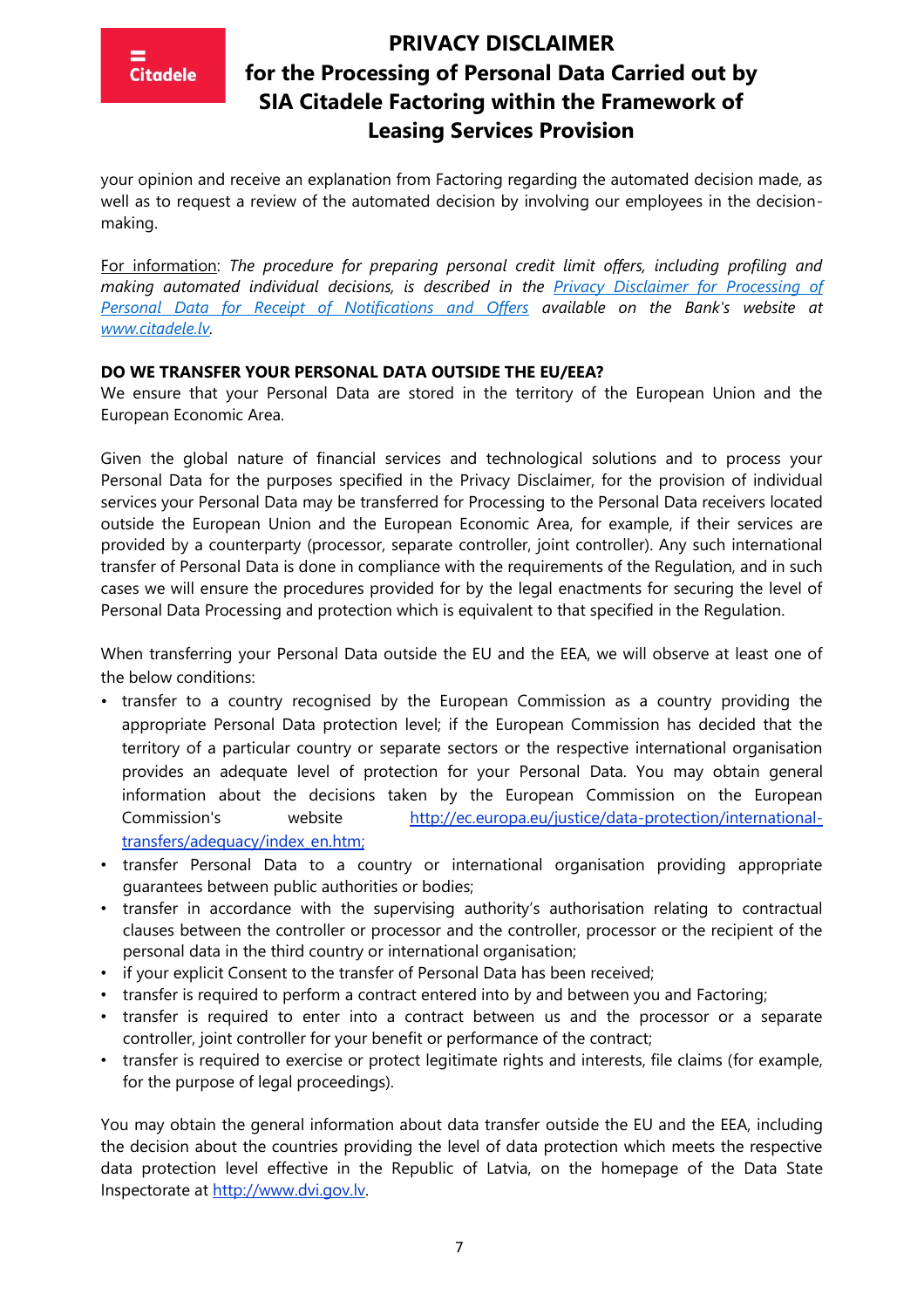

#### **HOW LONG DO WE RETAIN YOUR PERSONAL DATA?**

Your Personal Data retention period depends on the purposes for which we process them and the criteria under which we assess your Personal Data retention periods.

When determining your Personal Data retention periods, we assess:

- the need to retain your Personal Data to ensure performance of a valid service contract;
- the need to retain your Personal Data for Factoring to fulfil its legal obligations, for example, within the 5-year period stipulated in the AML/CTPF Law and within the different retention periods specified in other legal enactments;
- retention of your Personal Data to safeguard our interests in different claims in case of termination of business relationships with the company you represent, for example, 5 years in accordance with the general limitation period for liability;
- our legitimate interests or those of a third party that might be offended in the event of deletion of your Personal Data, for example, with respect to your right to restrict data processing;
- the need to retain your Personal Data in order to provide proof of the legitimate Processing of Personal Data in the previous period, for example, your Consent to the previous Processing operations;
- if your Personal Data Processing is performed based on the Consent, until your Consent for the respective Personal Data Processing purpose is in force given that there is no another basis for the Processing of your Personal Data.

In assessing the Personal Data retention periods, we take into account the guidelines developed by the Finance Latvia Association for determining the retention periods for different documents. If, in the course of the assessment, we identify different reasonable periods for your Personal Data retention, for example, between the statutory retention period and the timeframe for protecting our interests, this will be a reasonable basis to retain your Personal Data for a longer period.

If one or more of the specified criteria occur, we will ensure that your Personal Data are deleted or anonymised.

### **WHAT ARE YOUR RIGHTS IN RELATION TO THE PERSONAL DATA PROCESSING CARRIED OUT BY US?**

Within the framework of complying with the requirements of the legal enactments governing privacy and personal data protection, subject to your written request submitted to us, we will guarantee you the right:

- **to withdraw your Consent to the Processing of your Personal Data** at any time, having informed us about that:
- by email;
- in person at our and the Bank's client service centres;
- via the Bank's Online Banking if you are the Bank's client;
- via the Bank's mobile application if you are the Bank's client.

In some cases, for example, in order to offer our products and services to you and ensure that you receive other notifications, prior to sending them, we will ask you to fill out the respective form via the Online Banking, mobile application or in person at our and the Bank's client service centres to give your Consent to the Processing of your Personal Data for the purpose of getting such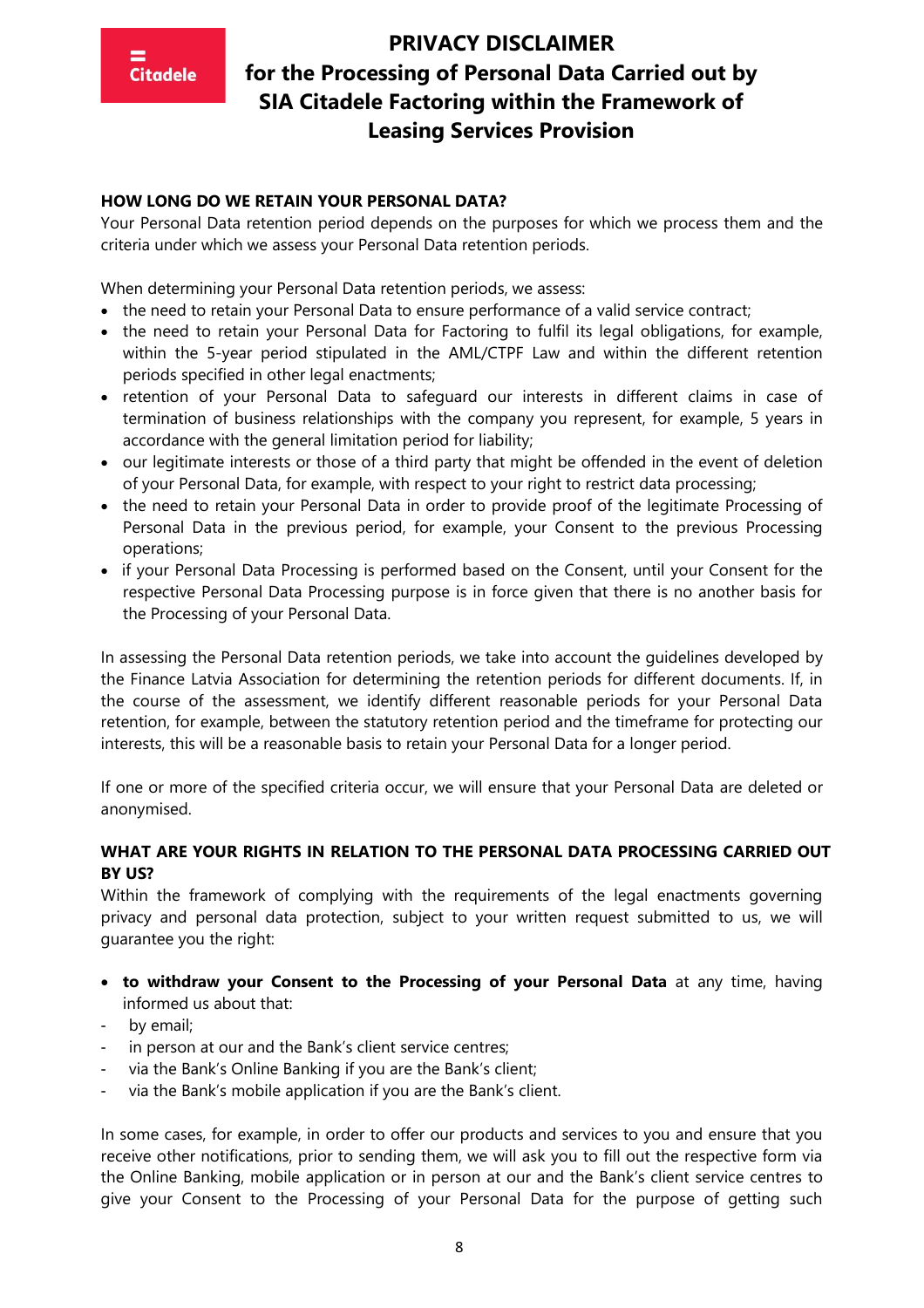

notifications and offers.

Once you have withdrawn your Consent to the Processing of your Personal Data for the intended purpose, we will no longer process your Personal Data. However, you must take into account that such withdrawal of your Consent will not affect the legitimacy of your Personal Data Processing before the withdrawal of the Consent.

- **to access your Personal Data** and receive from us:
	- confirmation or rejection of whether we process your Personal Data or not;
	- information relating to your Personal Data that we process;
	- additional information relating to the Processing of your Personal Data in order to verify the accuracy of your Personal Data and whether we process your Personal Data in accordance with the requirements of legal enactments.

In some cases, we may ask you to define the scope of your request more accurately to specify, in more details, to what information and to which Processing operation the request applies as well as explain the justification of the request.

In cases where this is not permitted by legal enactments, we will not be able to provide you with any information about the Processing of your Personal Data, for example, within the framework of the AML/CTPF Law we are prohibited to inform you about the provision of information to the Financial Intelligence Unit; also, if information is provided to law enforcement institutions, the Prosecutor's Office, court.

• **to rectify your Personal Data** if you reasonably believe that your Personal Data are inaccurate as well as, taking into account the purposes for which your Personal Data are processed, to supplement incomplete Personal Data.

In the event of any change in your Personal Data as well as if you have identified that we are processing inaccurate or incomplete Personal Data, please inform us of the need for rectifications. In this case, Factoring is entitled to request you to submit documents supporting rectifications.

#### • **to erase your Personal Data**, if:

- you believe that they are no longer required or unusable for the initial purposes of Personal Data Processing;
- you reasonable believe that your Personal Data are processed illegitimately, for example, for the purpose of receiving notifications and offers since you have withdrawn your Consent based on which we were processing your Personal Data, and we have no other basis to process your Personal Data;
- erasure of your Personal Data is specified in the data retention periods determined for us in legal enactments.

We will ensure that your Personal Data available to us are erased, including erased by our counterparties, if Personal Data are no longer necessary for the purposes for which we were processing them. We will not be able to ensure that your Personal Data are erased if we need to ensure such Processing in the cases stipulated by law providing for the information or document retention periods which, for instance, are set out in the AML/CTPF Law, Accounting Law. Likewise, Factoring is entitled to refuse to erase your Personal Data if it requires disproportionate effort.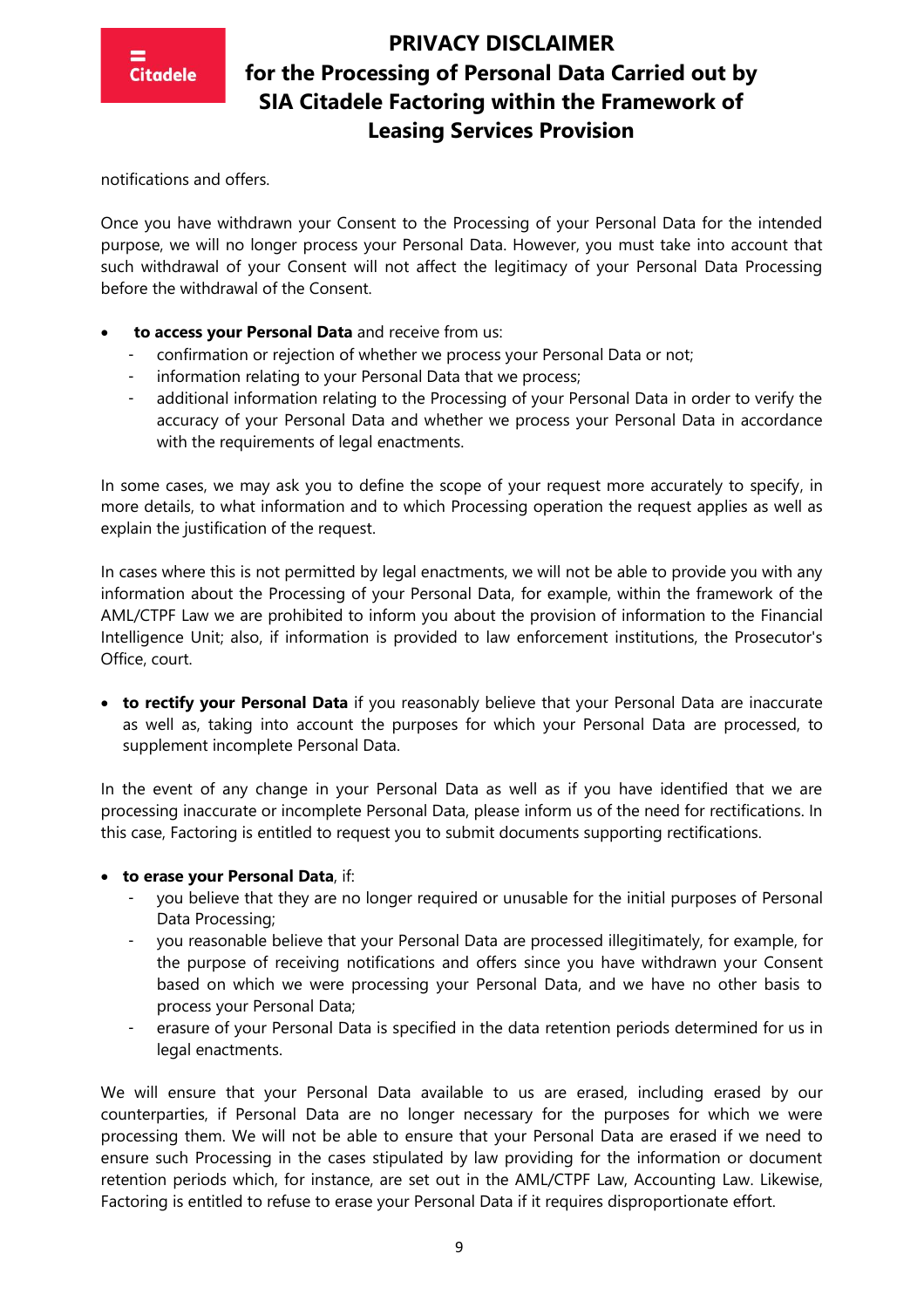

### • **to restrict processing of your Personal Data**, if:

- you dispute the accuracy of your Personal Data; the restriction will only apply to the time at which we will be able to verify the accuracy of your Personal Data;
- you believe that the processing of your Personal Data is illegitimate and you object to the erasure of Personal Data requesting instead to restrict the use of Personal Data; the restriction will only apply to the period specified by you on reasonable grounds;
- we do not need your Personal Data anymore but they are necessary for you to exercise or defend legitimate rights and interests, raise claims, etc.; the restriction will only apply to the period specified by you on reasonable grounds;
- you object to the processing of your Personal Data that we do base on our legitimate interests, but the restriction will only apply to the period during which we carry out a reassessment of such legitimate interests.

By exercising said rights, we will still have the right to process your Personal Data, for example, in order to exercise or defend legitimate rights and interests, raise claims, rights of another natural person or legal entity. We will ensure that your Personal Data available to us and our counterparties are restricted if this does not require disproportionate efforts from us.

• **to transmit your Personal Data** which we have obtained from you based on the Consent and the established contractual obligations and which we process using automated means for personal use or handover to another service provider if there is no any hindrance to such transmission of Personal Data. Please be advised that information subject to your Personal Data portability may also contain third parties' Personal Data; therefore, we will assess the impact of such Personal Data transfer in relation to the rights and freedoms of third parties.

• **to object to the Processing of your Personal Data** which is based on Factoring's legitimate interests. Factoring will immediately terminate such Processing, but only for the period while Factoring carries out an assessment and does not demonstrate compelling legitimate grounds for the Processing of Personal Data overriding your interests, rights and freedoms.

Factoring will have the right to process Personal Data if this is required to exercise or defend legitimate rights and interests, raise claims (for instance, for the purpose of legal proceedings).

You will not be able to exercise such your right if you gave your Consent to the Processing of your Personal Data, or we will need the Processing of your Personal Data for the purpose of entering into or performance of a contract, or for Factoring to fulfil its legal obligations.

#### • **to refuse from automated individual decision-making, including Profiling**

With regard to automated individual decision-making, including Profiling, which can have legal consequences for you, including negative consequences, you have the right to refuse from such automated individual decision-making, including Profiling, requesting to involve Factoring's employee and to review such automated individual decision-making. You will not be able to exercise this right in the cases when the Processing of Personal Data is specified in the legislation binding upon Factoring.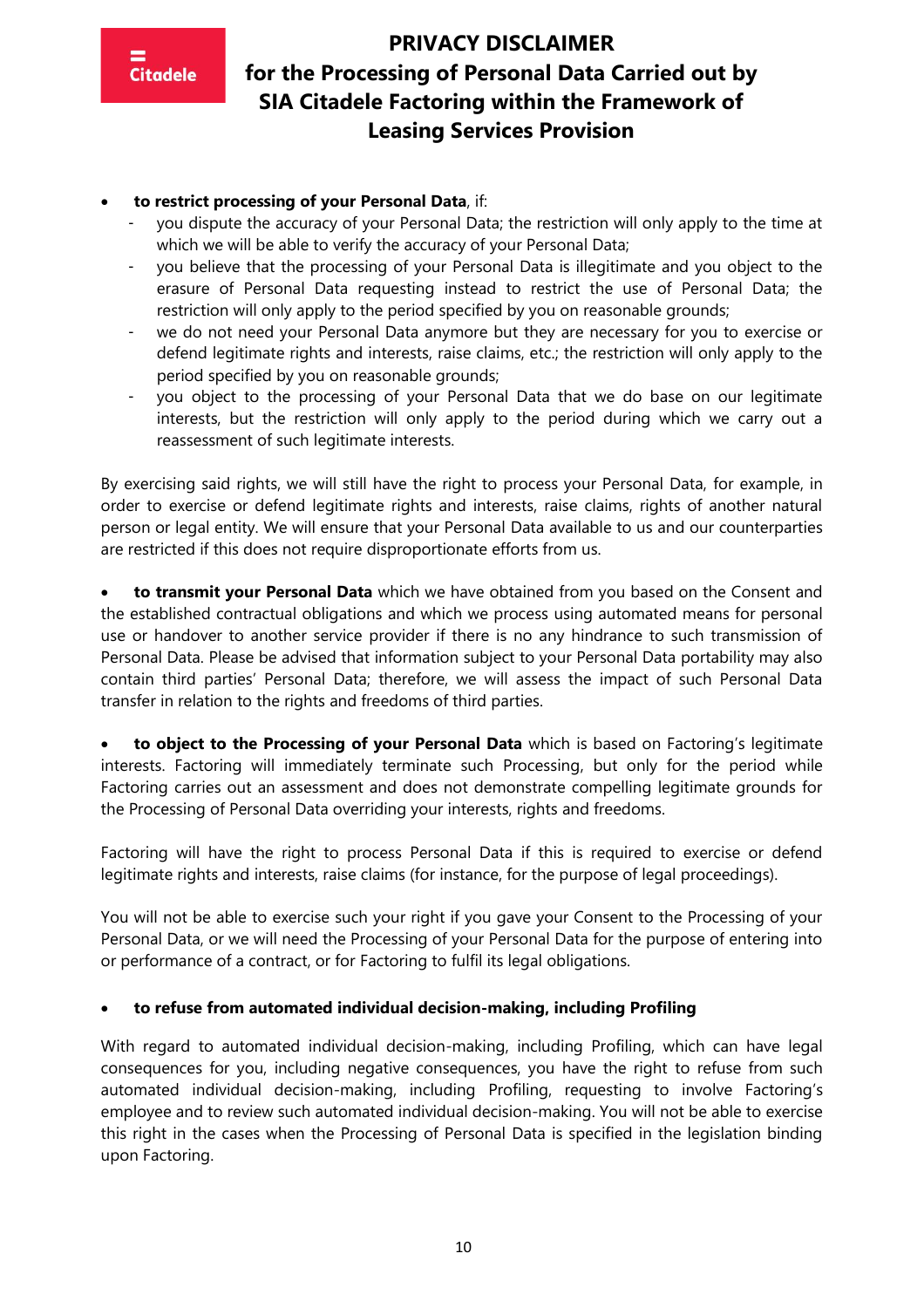# **Citadele**

# **PRIVACY DISCLAIMER for the Processing of Personal Data Carried out by SIA Citadele Factoring within the Framework of Leasing Services Provision**

#### **How to submit the request?**

You can submit your request:

- in person at our office or at the Bank's client service centres, having presented your ID document (passport or ID card), where you will be given all required information in relation to the submission of your request, including answers to unclear issues;
- via email, having signed the request with a secure electronic signature;
- via the Bank's Online Banking if you are the Bank's client;
- via the Bank's mobile application if you are the Bank's client.

Upon receipt of your request, we will evaluate it and, if necessary, ask you to specify the scope of your request as to what information and to which processing operation it applies as well as ask to explain the justification of your request.

#### **How long will we consider your request?**

We will reply to your request without undue delay no later than within one month from receipt of your request; if necessary and taking into account the scope of your request, we have the right to extend the term for execution of the request by two months. In this case, we will inform you about the reasons for extending and delaying the term within one month from the date of receipt of the request.

#### **How will we provide information to your request?**

We will ensure that you obtain information in relation to your requests in person at our office or at the Bank's client service centres, via encrypted electronic mail, via the Bank's Online Banking or the Bank's mobile application, if you are the Bank's client, taking into account, as far as possible, the mode to receive the replies to requests specified by you.

#### **Will you be charged for the consideration of your request?**

Your request will be considered free of charge.

However, if we identify that you submit requests repeatedly, your requests are obviously unreasonable or excessive, we, taking into account the administrative costs associated with the provision of information or communication or the performance of the requested activity (including employee resource costs), request a reasonable fee for the consideration of your request in accordance with the approved Schedule of Fees and Charges, or we will refuse to execute your request, having informed you about that in advance.

### **WHAT TO DO IF YOU BELIEVE THAT WE HAVE VIOLATED YOUR RIGHTS WHILE PROCESSING YOUR PERSONAL DATA?**

We ensure the Processing of your Personal Data in accordance with the requirements of the Regulation, other legal requirements of the European Union and the Republic of Latvia, and this Privacy Disclaimer; however, if you believe that in the Processing of your Personal Data we have violated your right to privacy, in order to protect your statutory interests you are entitled to file a complaint with Factoring, Data State Inspectorate or bring legal action in accordance with law.

#### **HOW DO WE ENSURE THE SAFETY OF YOUR PERSONAL DATA?**

We guarantee non-disclosure and security of your Personal Data by taking appropriate technical and organisational measures, ensuring physical security of your Personal Data and safe environment for Processing, limiting the access rights to your Personal Data, encrypting your Personal Data,